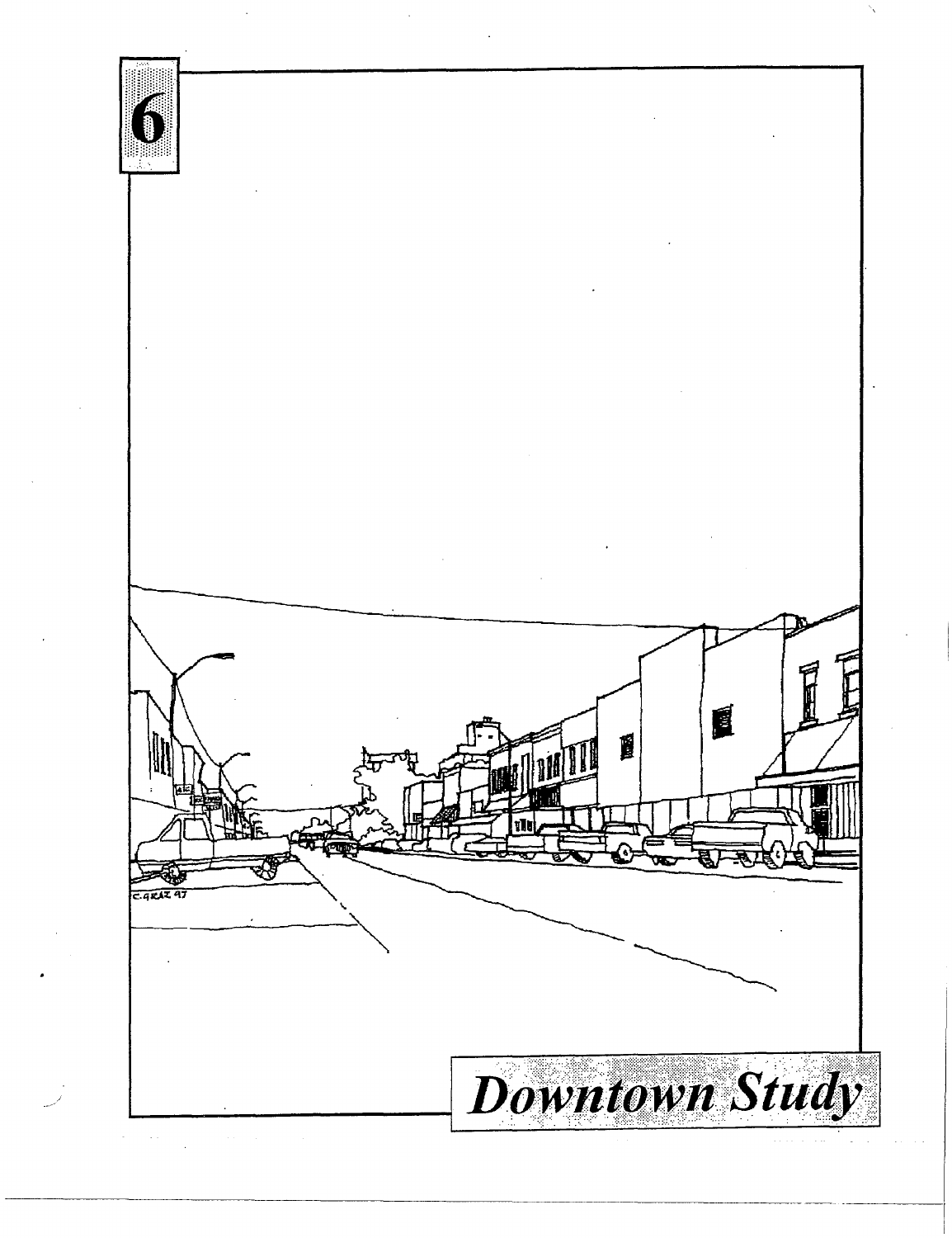# **Downtown Business District**

#### INTRODUCTION

American downtowns are continuously struggling to maintain their vitality. The effects of age on the structures and competition from shopping areas on the outskirts of town pose real and serious challenges for downtown business owners. The central business district plays a critical role in the economy, serving as a central location for shopping and providing jobs for the local labor force. Special efforts to address current-and future needs of the downtown will help ensure its future and a sustainable economic environment.

This special area serves the community by meeting a variety of needs. It is centrally located with a concentration of shopping and business activities. As an informal social center, people talk to friends and relatives, while others sit and watch people and passing cars. Festivals, special events and parades usually are held along the main street. Consequently, downtown *is* best defined as the heart of the rural community.

St. Marys has characteristics and issues similar to many other small towns in Kansas. Residents and business owners express a strong desire to maintain downtown vitality, but existing conditions create hardships. Outside competition from businesses in Topeka and Manhattan is a legitimate concern. Limited selection of goods and non-competitive prices prompt residents to shop in the larger cities. Efforts have been made to improve the appearance of downtown by planting trees, only to result in their removal due to maintenance difficulties. Also, parking is a major concern. Existing conditions and recommendations for improvement are identified on the following pages.

The study of downtown addresses two primary issues. First, the business environment is discussed, identifying the business mix, vacancy rates, and marketing and advertising strategies. Second, the physical conditions are presented, analyzing existing structures and quality of sidewalks. This chapter concludes with recommended actions and a brief discussion of financing opportunities. Transportation and parking conditions are studied in the succeeding chapter.

#### f)()if.STOW.\'Ul'Sf.\L'SS n1snucr



#### *Chapter Sections:*

- *Introduction*
- *Business Mix*
- *Physical Conditions*
- *Conclusions*
- *Recommendations*
- *Financinr: Opportunities*

*The effects of age on the structures and competition from shopping areas on the outskirts of town pose real and serious challenges for downtown business owners.* 

*Residents and business owners express a strong desire to maintain downtown vitality, but existing conditions create hardships:* 

- *Outside competition*
- *Limited selection*
- *Non-competitive prices*  • *Appearance of downtown*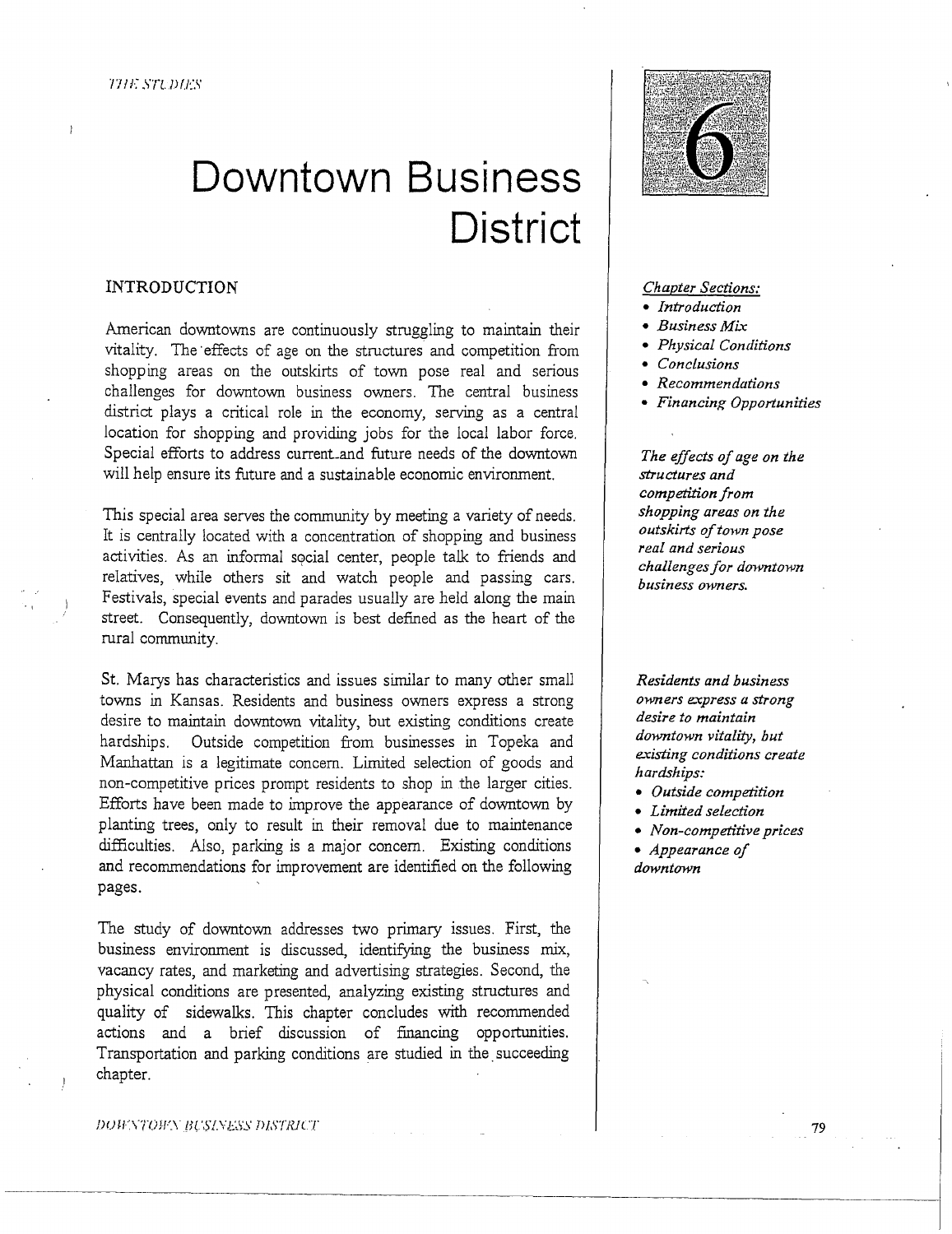in viewer gempel in

The city does not have a defined central business area. For purposes of this study, the St. Marys central business district is bounded by Palmer Street to the south, Mission Street to the north, Fourth Street to the east, and Eighth Street to the west.

## BUSINESS MIX

Existing businesses help define character, as the mix of retail and commercial activity creates the incentive to shop and do business locally. Data for this analysis was obtained from the results of the Housing/Land Use Study conducted in February 1997.

#### *Business Mix and Compatibility*

The central business district is alive and well, consisting of an appropriate mix of economic activities. Service, retail, and professional services best describe the type of businesses concentrated in the study area. Service businesses include auto repair, hair salons, appliance repair, and eating establishments. Retail industries are those that sell tangible goods to the public, such as grocery stores, florists, liquor stores, and variety stores. Professional services includes medical, real estate, accounting, and finance businesses.

Figure 6-1 shows the mix by business type. Approximately 44 percent of all structures in the study area are retail businesses. Service activities, including both general and professional services, comprise almost 35 percent of the downtown.

# Downtown Business Mix



Sourco: Housing/Land Uso Survoy, 1997, KSU

*Figure 6-1. Downtown business mix in St. Marys.* 

*The central business district is alive and well, consisting of an appropriate mix of economic activities.* /

i

*Approximately 44 percent of all structures in the study area are retail businesses, and service activities comprise nearly 35 percent of the downtown area.*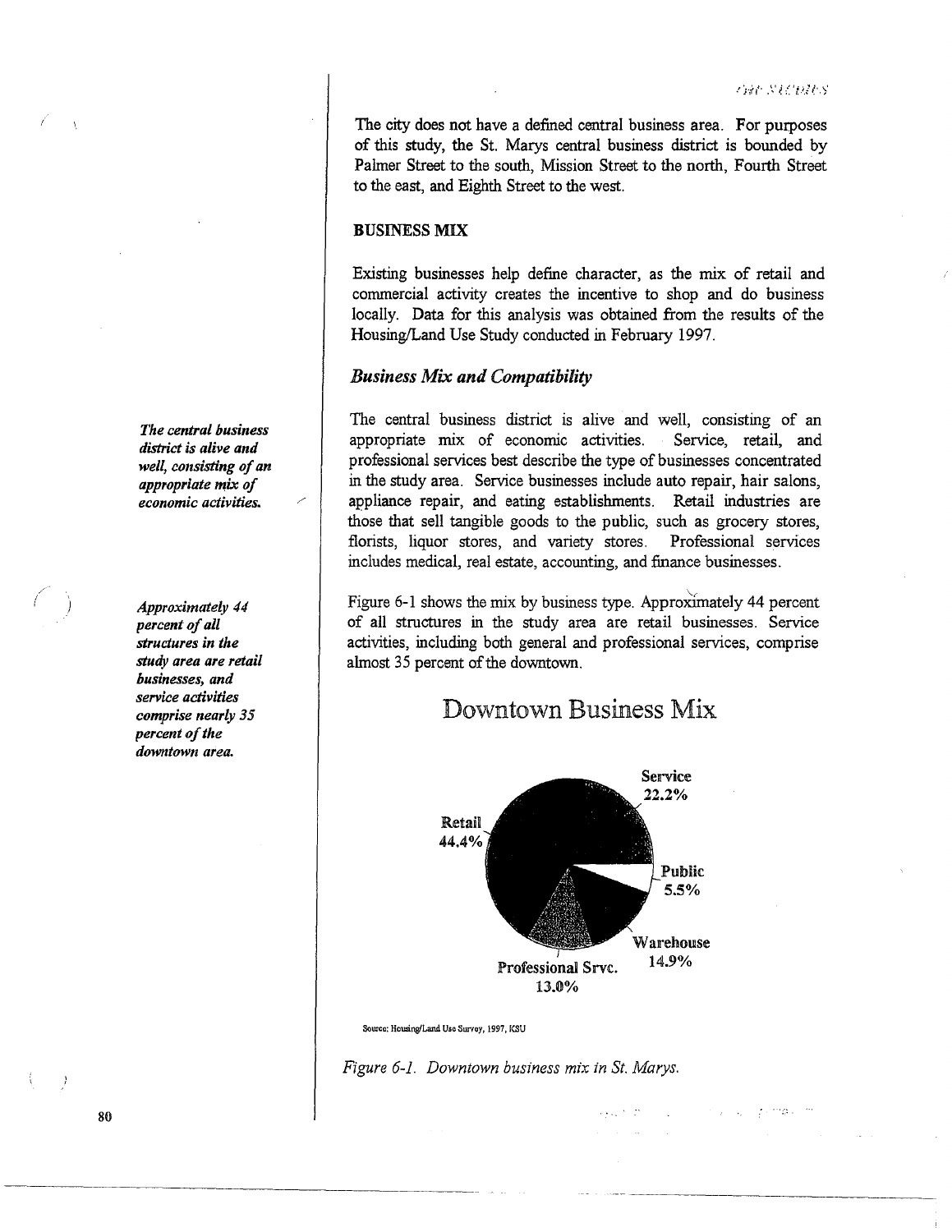#### '/'llr STl.'/)fES

This well-rounded mix provides a variety of services and products. Information gathered at the focus group meetings supports the existence and appropriateness of this diversification. Many residents say they shop here anywhere from once a day to five or six times per week. The grocery store, variety store, bank, and restaurants seem to draw customers downtown.

Warehouses consume a significant portion of all buildings, approximately 14 percent. Because they consume spaces better suited for commercial activities, warehouses normally are not considered appropriate uses for small commercial centers. However, the existing warehouses do not seem to present a real problem for surrounding business activities or a threat to the district.

Successful downtowns have businesses that work well together: St. Marys has a mix that creates such an environment. As the map of the downtown business district indicates, most blocks consist of compatible stores and services. However, some businesses are in direct competition and, therefore, subject to a double-edged sword. For example, the block between Sixth and Seventh streets on the south side of Bertrand has a number of automobile oriented storefronts. Concentration of this type of service creates a specialty node, which provides a situation conducive to marketing and promotion. However, those individual shops compete for the same customers.

Anchor stores provide basic goods and services and help sustain downtown shopping activities. These are vital for the support of smaller businesses. The anchors in St. Marys are the grocery store, banks, and city hall. The presence and strength of these businesses suggests that the central business district can support a variety of business types.

Recent commercial activity on the east side of town presents a significant threat to centrally located businesses. Some have already relocated and others, such as St. Marys Bank, have similar intentions. The loss of primary anchors could devastate smaller businesses. The customer base diminishes and fewer purchases are made as people begin shopping on the east side of town. However, current vacancy rates suggest this is not a grave threat at this time.

## *Vacancies*

The number of vacancies, those buildings or lots currently lacking activity, help define downtown sustainability. A high number of vacancies suggests a decline of economic activity, as businesses are not making a profit at their present locations and may declare

#### DOWNTOWN-BUSINESS DISTRICT

*Warehouses consume approximately 14 percent of downtown business spaces.* 

*Successful downtowns have businesses that work well together, and St. Marys has a mix that creates such an environment.* 

*Anchor stores provide*  · *basic goods and services and help sustain downtown shopping activities.* 

*Recent commercial activity on the east side of town presents a significant threat to centrally located businesses.* 

81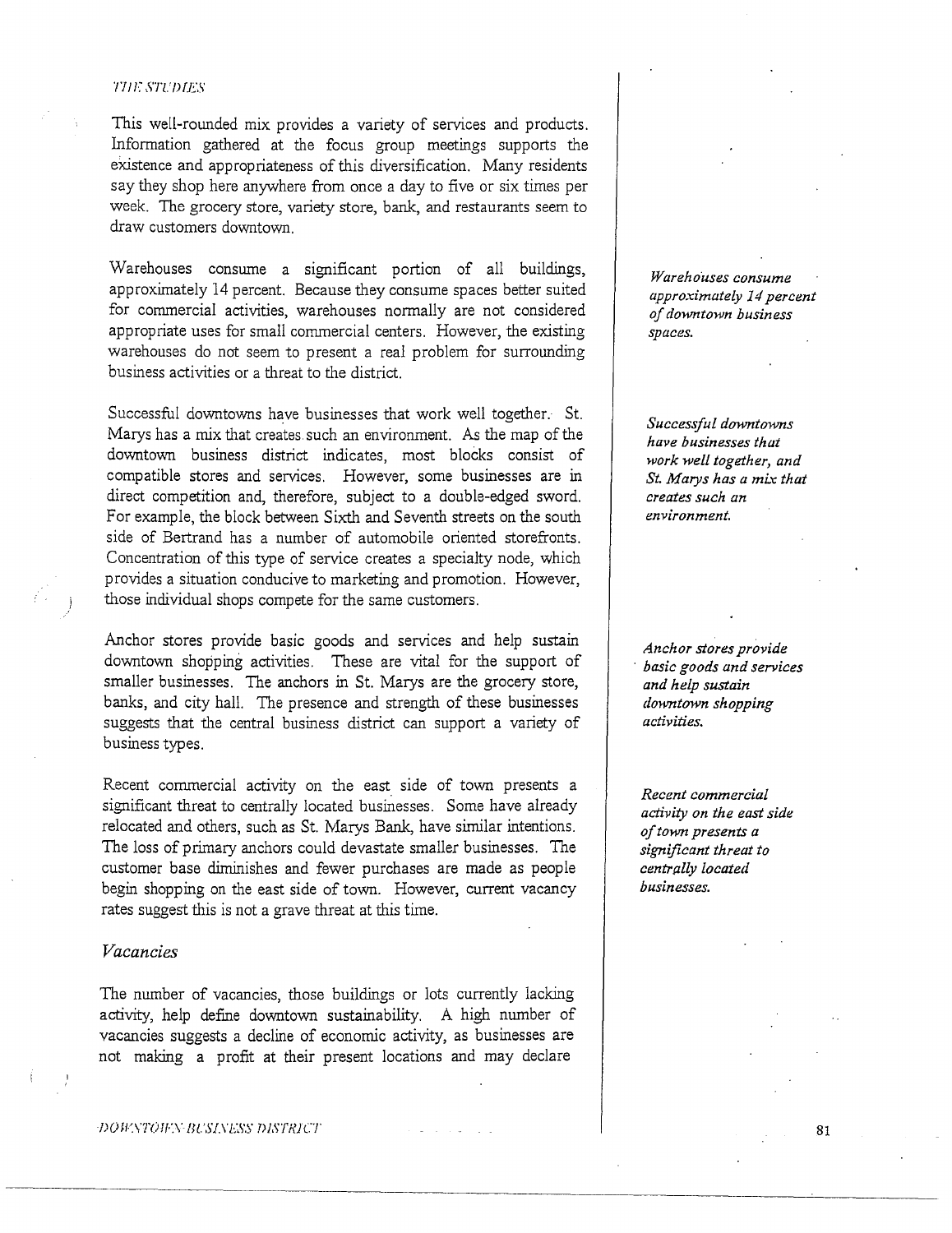1· ,'."

1·

· *Residents state a concern about vacant buildings, but no vacancies were discovered at the time of the survey.* 

*Local merchants e.'Cpress concern with the organization and leadership of the Chamber of Commerce, so this may be an area for imvrovement.* 

*The primary source of advertising is through local and regional newspapers, with few merchants utilizing radio or television for business promotion.* 

*Downtown has an opportunity to help all businesses by working together to promote shopping in St. Marys, and the Chamber should provide the leadership for these efforts.* 

bankruptcy or relocate to the edge of town. Conversely, low vacancy rates suggest an active business environment.

Residents state a concern about vacant buildings, but no vacancies were discovered at the time of the survey. This indicates a vital downtown with hope for the future. To prevent future vacancies, relocation outside the central business area should be discouraged and concepts for attracting appropriate businesses should be developed. Furthermore, future vacancies should be filled immediately.

# *Marketing and Promotion*

The effective promotion of local business can greatly enhance economy vitality. The Downtown Research and Development Center suggests six essential elements for successful promotion:

- (1) The appropriate merchandise $\sim$ 
	- (2) Strong organization with a common goal
	- (3) Good communication among merchants
	- (4) Good communication with news media  $\cdot$
	- (5) Good communication with local officials
	- (6) Enthusiasm!

Applying these elements to St. Marys helps evaluate the potential for successful promotion. As discussed above, the business district appears to have the appropriate merchandise and a good mix of prodµcts and services. However, local merchants express concern with the organization and leadership of the Chamber of Commerce, so this may be an area for improvement. Many business owners and residents discuss the lack of communication between businesses, a factor that inhibits efforts to improve the quality of downtown promotion. Communication between local officials and the news media, however, seems favorable. Enthusiasm may be restrained by inadequate communication and cooperation, but could be enhanced through more effective leadership.

Cooperative marketing is not evident. A few years ago, local businesses coordinated a sidewalk sale as a promotion effort, but the lack of leadership, participation, and interest discouraged further cooperative efforts. The primary source of advertising is through local and regional newspapers, with few merchants utilizing radio or television for business promotion.

The concentration of businesses in one location is an ideal situation for marketing. Downtown has an opportunity to help all businesses by working together to promote shopping in St. Marys, and the Chamber of Commerce should provide the leadership for these efforts. ·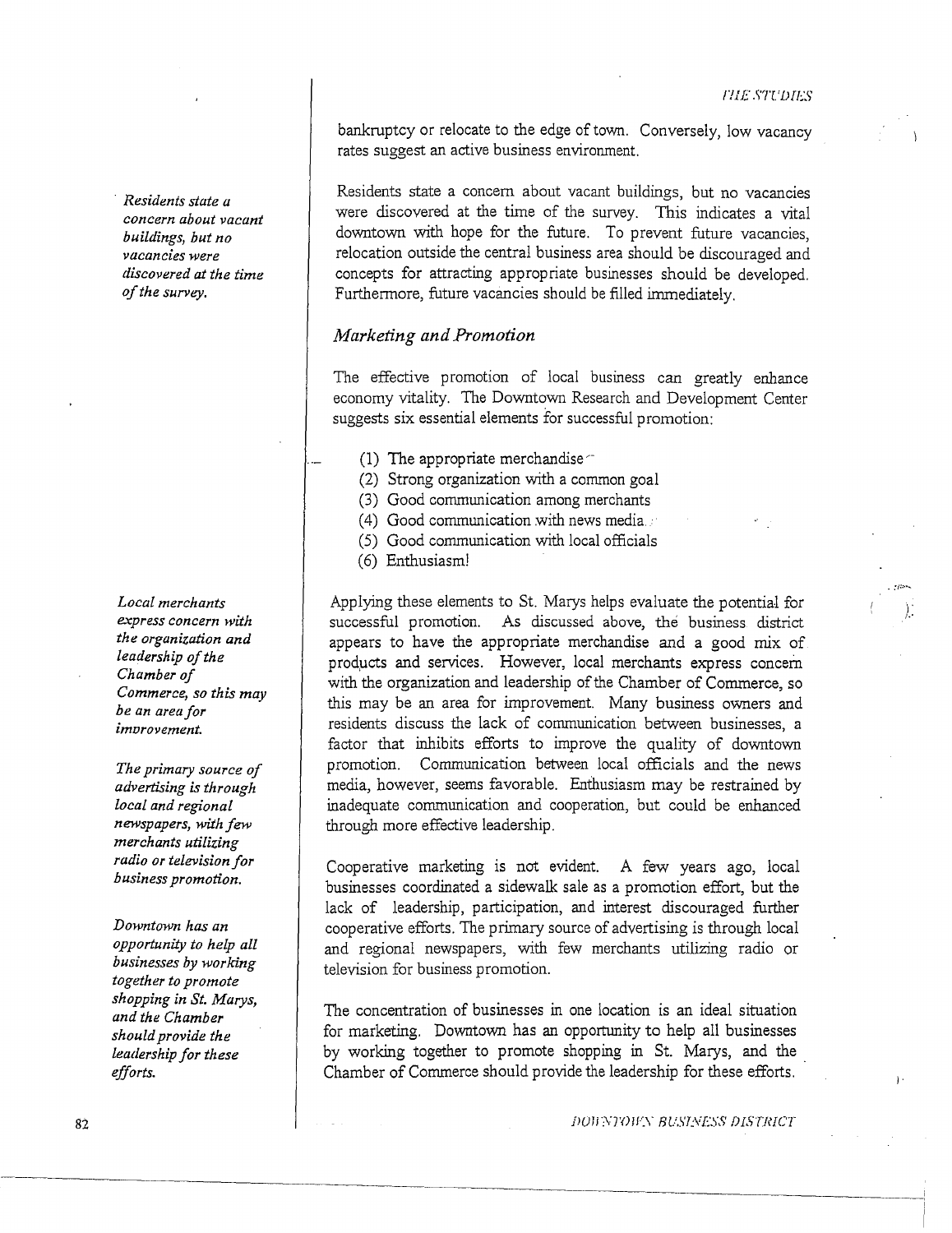Possible cooperative marketing efforts include newspaper advertising, weekend sales with special themes, and reviving the sidewalk sale.

### PHYSICAL CONDITIONS

The condition of the physical structures m the commercial area is another vital element to a vibrant downtown. Structures, such as buildings and sidewalks, should at least be held to a mmimum standard to ensure health and safety. An inventory of the existing conditions is presented and provides direction for appropriate improvement strategies. The physical-condition study identifies the quality of the buildings, the primary structural problems, and the sidewalk conditions.

## *Structural Conditions*

The structures in the central business district are typical for the Midwest. Tuey are primarily brick, one- and two-story buildings, with storefronts on the lower levels, and either offices, residences, or storage facilities on the second levels. During the 1960s, metal facades were mounted over the original brick walls of many structures. This presents problems for surveyors in identifymg primary structural problems, as the original facades are not visible and cannot be properly evaluated. Therefore, the structural conditions are based on what was clearly discernible at the time of the survey.

figure 6-2 shows the condition of structures. The survey reveals that



Structural Conditions

Source: Hensingclair d'Use Survey, 1997, XSU

I  $^{\prime}$  .



*Structures, such as buildings and sidewalks, sho11ld* ut *least be held to a minimum standard to ensure health and safety.* 

*The survey reveals that more t/1an 50 percent of the structures are in*  $either$  excellent or good *condition.* Many of *these are older buildings, and the evaluation of these conditions* may *be m·erestimated because*  the metal facades may be *lziding serious deterioration.* 

*Approximately 25 percent of the structure\$ an· average, 15 percent are /air, and just under 3*  p..:rcent *are poor.*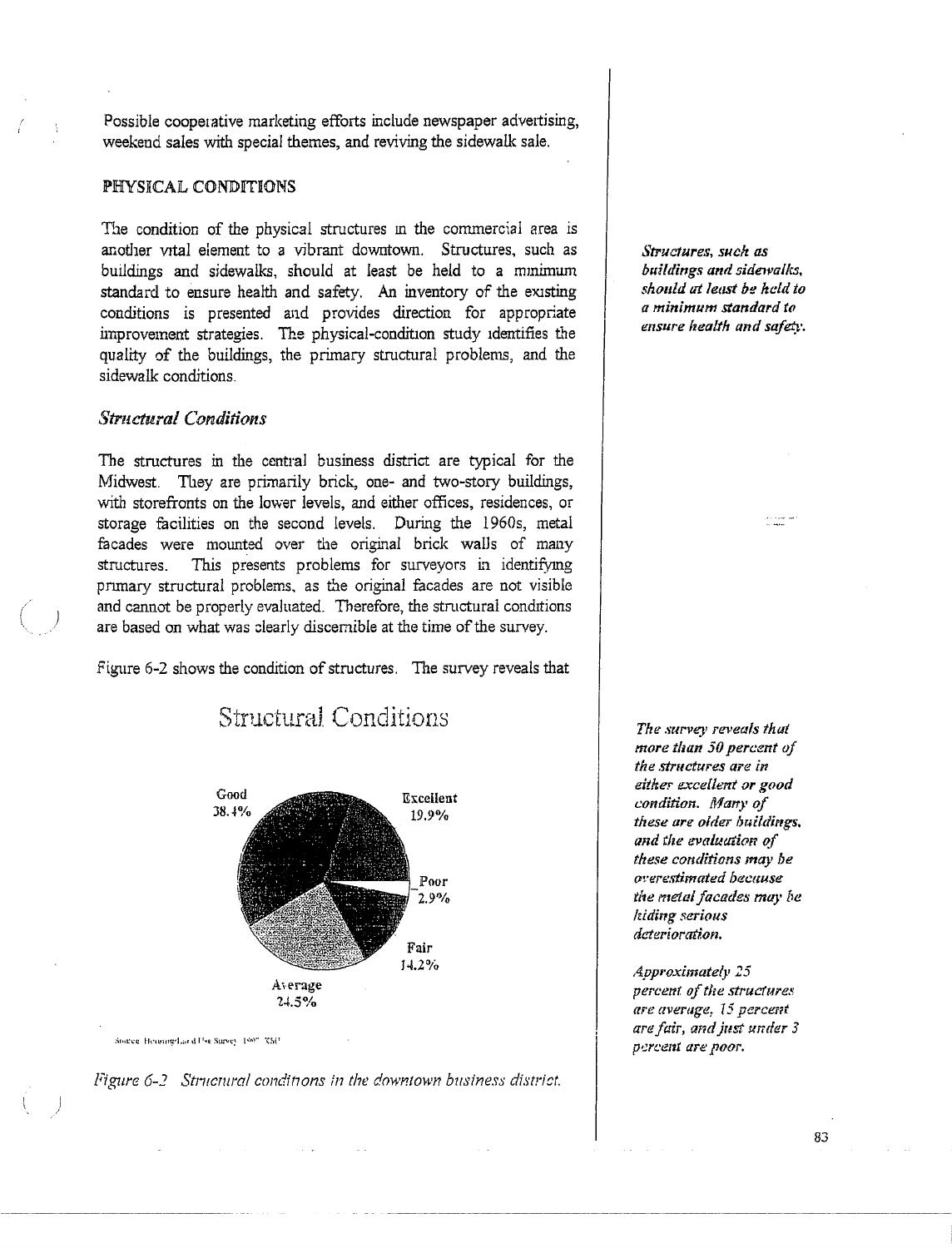more than 50 percent of the structures are in either excellent or good condition. Many of these are older buildings, and the evaluation of these conditions may be overestimated because the metal facades may be hiding serious deterioration.

This graph shows a considerable number of structures as average or below average. Approximately 25 percent are average, 15 percent are fair, and just under three percent are poor. The average and fair structures should be monitored because they have the potential of deteriorating during the next 10 to 20 years. Routine maintenance and repair should help alleviate potential structural problems. Poor structures require immediate attention and repair if they are to remain safe for employees and customers.

The structural condition ratings were based on the type of structural problems, as shown in Figure 6-3. Deteriorated building foundations are the primary culprits of below-average ratings. Of the foundations that could easily be surveyed, approximately 30 percent are seriously deteriorated, distinguished by major cracks and shifts. Other structural problems include severe rotting on eight structures, one chimney showing deterioration, three sagging roofs, and 11 structures with other contributing problems.

# *Sidewalk Conditions*

The significant level of pedestrian traffic in a commercial area requires designated and safe walking areas. Figure 6-4 shows the



# Structural Problems

Figure 6-3. Structural problems in the downtown business district.

·r., .·• /.· · ... ;-. , .......

*Of the foundations that could easily be surveyed, approximately 30 percent are seriously deteriorated.* 

84

Source: Housing/Land Use Survey, 1997, KSU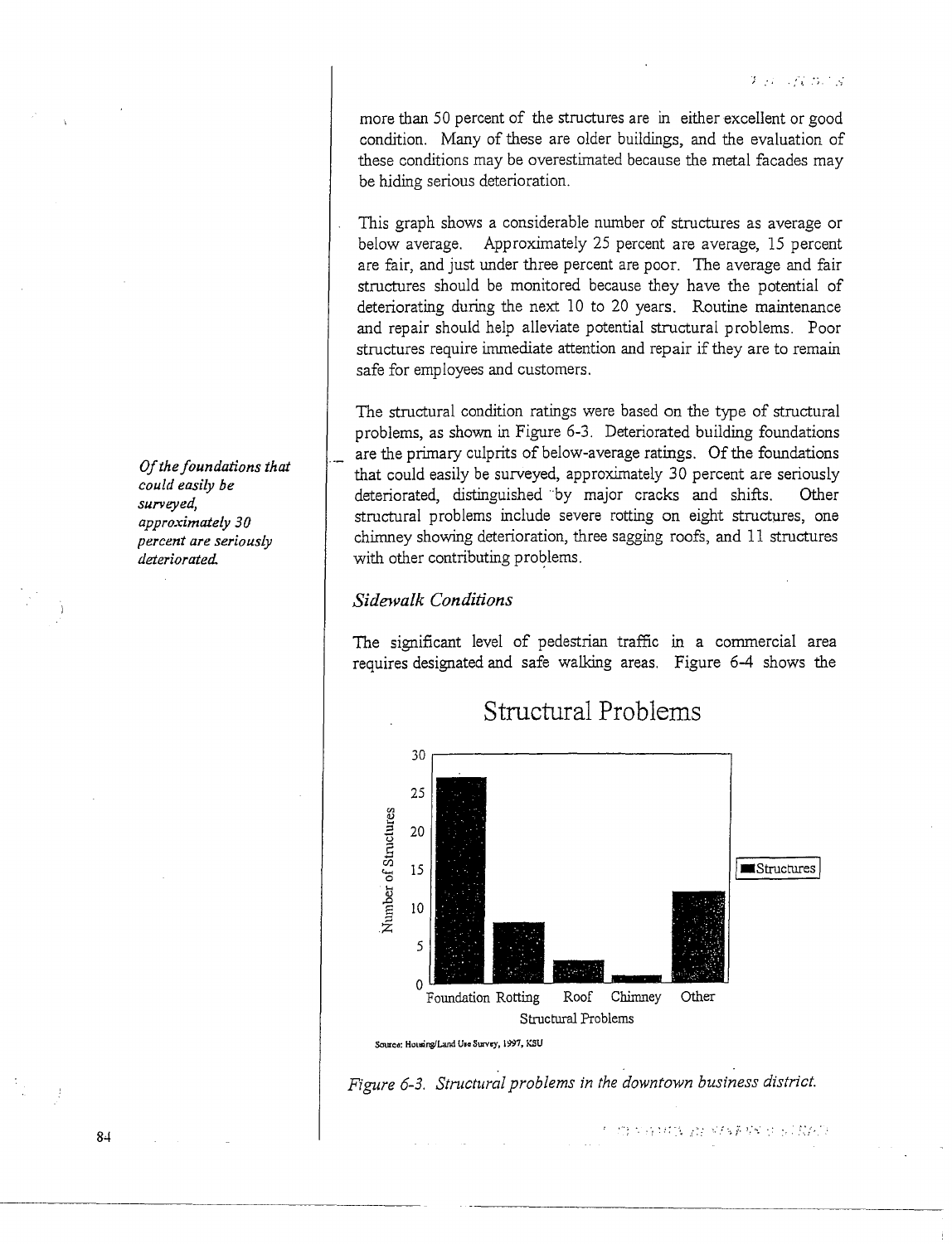# Sidewalk Conditions



Source: Howing/Land Uoe Survey, 1997, KBU

#### *Figure 6-4. Sidewalk conditions in the downtown business district.*

existing condition of sidewalks, which were rated on a scale of good, fair, and poor. Good sidewalks have no serious problems, while sidewalks rated as fair have some minor cracks and weeds protruding through the pavement. Poor sidewalks have cracks and chips large enough to trip a pedestrian.

The survey indicates that most sidewalks are inadequate. While approximately 40 percent are in good condition, more than 50 percent are either fair or poor. Poor conditions consume nearly 11 percent of all sidewalks, suggesting immediate action. These sidewalks present a real safety hazard for pedestrians and their repair should be made a top priority.

#### CONCLUSIONS

 $\overline{)}$ J

> Considering the challenges with which it is presented, the economic conditions of the commercial district are good for a town the size of St. Marys. The equal representation of retail and service industries suggests a good mix of businesses. However, residents and merchants feel a need to improve the communication among the various businesses.

> The physical conditions do require attention, however. Some of the older buildings are deteriorated with foundation and rotting problems, and other problems may be concealed because of the metal facades that cover the exterior walls. Seriously cracked and chipped sidewalks threaten pedestrian safety.

*Good sidewalks have 110 serio11s problems, while sidewalks rated as fair have some minor cracks and weeds protruding through the pavement.*  Poor sidewalks have *cracks and chips large enough to trip* a *pedestrian.* 

*While approximately 40 percent of the sidewalks are in good condition, more than* 50 *percent are either fair or poor. Poor conditions consume nearly 11 percent of all sidewalks, suggesting immediate action.* 

*Considering the challenges with which it is presented, the economic conditions of the commercial district are good for a town the size of* St. *Marys.* 

*Some of the older buildings are deteriorated with foundation and rotting problems. Additional problems may be concealed by metal facades.* 

- - - -------------------